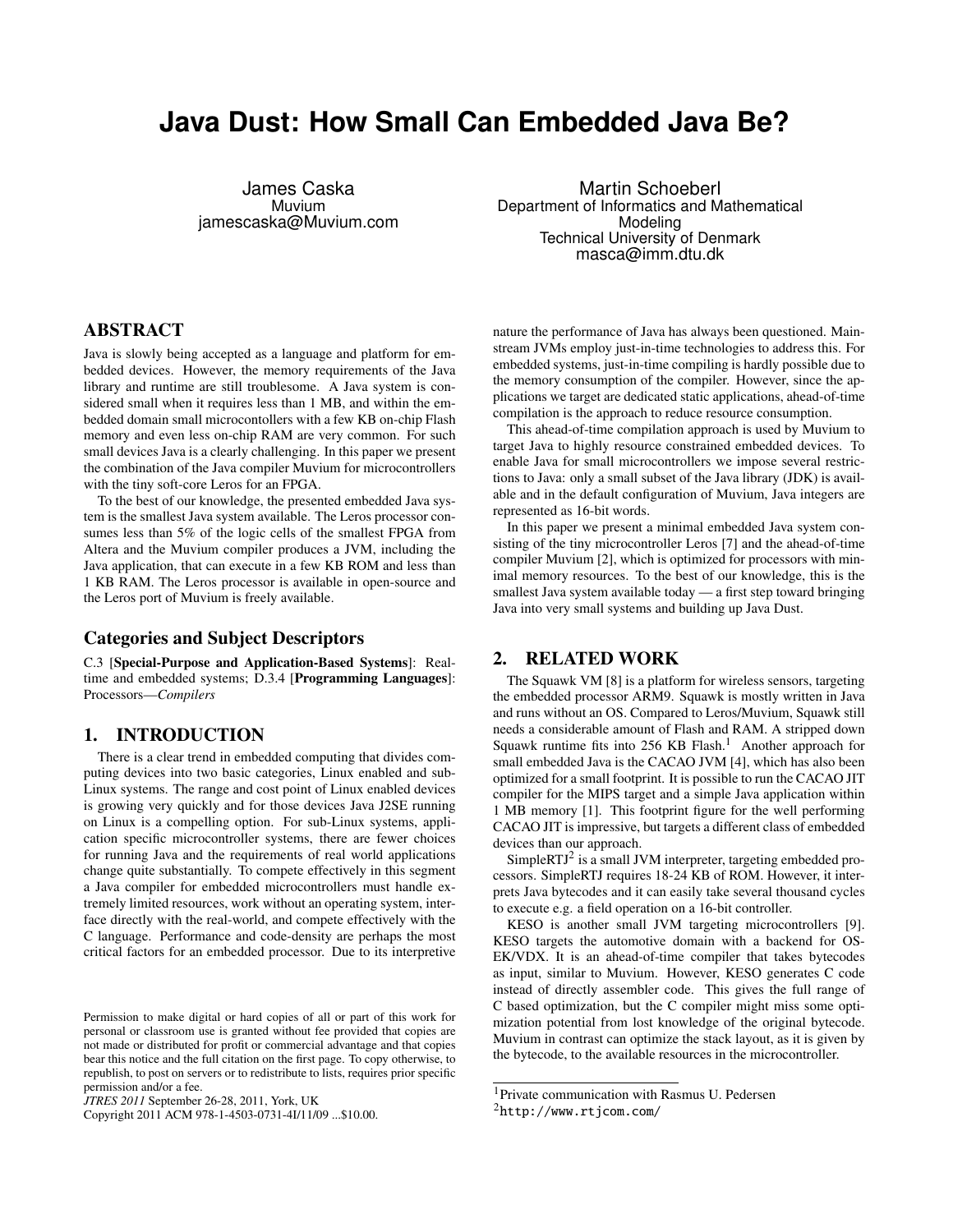

<span id="page-1-2"></span>Figure 1: Two stage pipeline of Leros

Many small processors are available, which target FPGAs. We pick two examples and point out the differences to our Leros design. PicoBlaze is an 8-bit microcontroller optimized (and restricted) for Xilinx FPGAs [\[10\]](#page-4-6). This optimization results in restrictions such as maximal program size of 1024 instructions and 64 byte data memory. Compared to PicoBlaze, Leros has fewer restrictions on program and data size, as it is a 16-bit processor.

The SpartanMC is a small microcontroller optimized for FPGA technology [\[3\]](#page-4-7). The processor is a 16 register RISC architecture with two operand instructions and is implemented in a three-stage pipeline. Compared to the SpartanMC, Leros is further optimized for FPGAs using fewer resources. Leros simplifies the access to registers in on-chip memory by implementing an accumulator architecture instead of a register architecture.

## 3. THE LEROS PROCESSOR

The Leros processor [\[7\]](#page-4-0) is a microcontroller optimized for lowcost field-programmable gate arrays (FPGAs). It is a 16-bit processor intended for utility functions in an FPGA based System-on-Chip (SoC) design. The design goals of Leros are a good balance between the number of logic cells and on-chip memories, reasonable performance, and a high maximum clock frequency.

The architecture, which follows from the design goals, is a pipelined 16-bit accumulator processor with additional directly addressable *registers* in an on-chip memory for local variables. Only a single dedicated register (the accumulator) is connected to the ALU output and provides one input to the ALU. To provide fast data locations, similar to a register file, the first 256 words in the on-chip data memory can be directly addressed for an ALU operation. The on-chip data memory is shared for those registers and general data. With an additional on-chip memory for the instructions only two memory blocks<sup>[3](#page-1-0)</sup> are needed, and the pipeline can execute one instruction per clock cycle.

The basic building blocks in current FPGAs are logic cells (LC), on-chip memories, and DSP blocks. For a utility processor we are interested in the optimal relation between logic cell and on-chip memory consumption. On-chip memory in FPGAs is organized as fixed-sized blocks with a configurable data and address width. To optimize a tiny processor core we evaluated the relation of on-chip memories to logic resources on current low-cost FPGAs.

We have compared recent low-cost FPGA families from Altera and Xilinx [\[7\]](#page-4-0). For medium size and large FPGAs of the Altera Cyclone and Xilinx Spartan-6 series the relation between LCs and memory blocks stays in the range of 200 to 400 LCs per memory block independent of the device size. Therefore we conclude that the sweet spot for a Leros in current FPGAs is around 300 LCs per on-chip memory block.

Leros is named after the Greek island Leros, $4$  where it was designed during an enjoyable vacation. Leros is available under opensource from <https://github.com/schoeberl/leros>.

# 3.1 The Pipeline

Leros is implemented in a two-stage pipeline with following visible architectural state: the program counter (PC), the accumulator register (A), the instruction memory (IM), and the data memory (DM). Figure [1](#page-1-2) shows the pipeline of Leros (slightly simplified). The DM is shown twice as it is read in one pipeline stage and written in a different one. Register A is the accumulator and PC the program counter.

In the first pipeline stage, instructions are fetched from the onchip IM and decoded. Decoding the few instructions is simple, so an additional decode stage is not needed. In the second stage, operands are read from the DM and the ALU operation is performed. The result is placed in the accumulator. Similar to the first stage, the 16-bit ALU operation is fast enough to perform it in the same stage as reading from DM.

The read and write address of the DM is either a constant from the instruction (for the on-chip registers) or an indirection via the DM plus an offset (for loads and stores). The write data for the DM is either A for store instructions or the PC for a jump-and-link instruction that saves the PC in a register.

As the data memory is shared for registers and general data, load and stores are implemented by two instructions. With the first instruction the address for the register is sent to the DM. The following instruction uses the value of the DM (the register content) and adds an offset, which is part of that instruction, to form the effective address. The data word to be written is provided by A; the result of a load is stored into A.

For on-chip memories with independent read and write ports the question arises what happens on a concurrent write to and read from the same address in the same cycle. There are three options: (1) read the newly written value, (2) read the old value, or (3) undefined. For option (2) and (3) a read following a write to the same

<span id="page-1-0"></span><sup>3</sup>Very small programs can even be implemented using logic for the instruction memory.

<span id="page-1-1"></span><sup>4</sup><http://www.lerosisland.com/>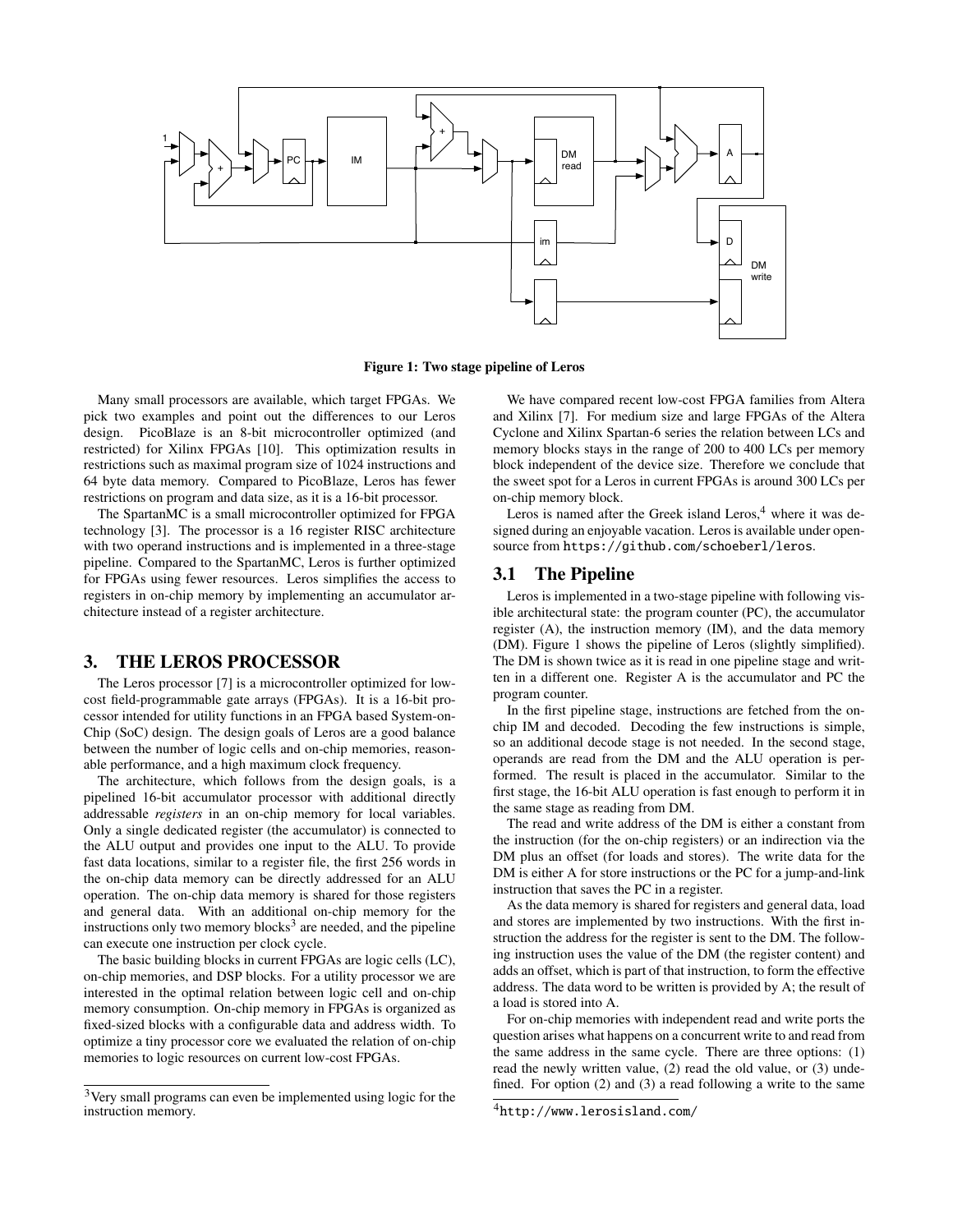register, as shown in the following code, will not deliver the *expected* result.

> store r1 load r1 // old value of r1 or undefined

However, for an accumulator machine this behavior is not a big issue. The last value written to the DM is still in register A and can be reused when needed by the next instruction.

# 3.2 I/O Interface

The interface to I/O components is via an 8-bit I/O address, 16 bit input and output data, a read, and a write signal. This interface allows easy attachment of I/O components. Simple I/O ports, such as switches and LEDS, can be attached with a few lines of VHDL code. More complex components, such as serial interfaces, are available in open source (e.g., at <http://opencores.org/>). For System.out and System.in we have adapted the UART from the JOP project [\[6\]](#page-4-8) for the simplified I/O interface.

# 3.3 Instruction Set

Leros is a 16-bit architecture with 16-bit data and instructions. In an accumulator design the addresses of one source operand and the destination are implicit. Therefore, only one operand (address) needs to be encoded in an instruction. Furthermore, this relaxed instruction encoding allows for 8-bit immediate values in the instruction. Register naming convention is rn, where n is between 0 and 255.

The common ALU operations, such as addition and logic operations are supported with one operand from the register area (256 words) in the data memory or with an 8-bit immediate value. The following code snippet shows adding the content of register r1 to the accumulator and masking bit zero with an immediate and operation.

> add r1 and 1

The data memory can be accessed via indirect loads and stores. As described before, the sharing of the on-chip memory for the data memory and the registers results in a 2 cycle operation for a load or store. In the following example the content of register r3 is loaded into the temporary address register (ar), and in the following load instruction the memory at offset 1 from the address register is loaded into to accumulator.

> loadaddr r3 load (ar+1)

Conditional and unconditional branches use 8 bit relative offsets. Longer jump destinations, function calls, function returns, and computed jumps are supported by a jump-and-link (jal) instruction. The jal instruction jumps to the address contained in the accumulator and stores the PC into one of the 256 register.

# 4. COMPILING FOR LEROS

Muvium is a compiler that generates natively executable binaries directly from Java class files. Muvium is also a linker, it generates code from the source class files and links them with the Muvium libraries. Executable binaries are minimized by only linking in libraries that are referenced and only those parts of the libraries that are potentially used.

## 4.1 The Compilation Flow

Figure [2](#page-2-0) shows the full compilation flow from the Java source down to the configuration of the FPGA. The compilation flow is a



<span id="page-2-0"></span>Figure 2: Compilation flow for Java on Leros

little bit more complex, as the Java application is finally encoded in VHDL files. That means that an application specific processor is generated in order to consume just the needed logic resources.

The application in Java is compiled via a standard Java compiler to Java class files. The class files are the input to the Muvium compiler, which generates a single assembler file. The Leros assembler generates a memory definition (the instruction memory) in the form of a VHDL file. The Leros VHDL sources and the instruction memory are compiled by a FPGA synthesis tool (Altera Quartus or Xilinx ISE) and generate the bitstream file that is used to configure the FPGA.

# 4.2 Compilation Techniques

To produce a tight executable, several bytecode specific optimizations are applied in the Muvium compiler. Muvium currently targets two microcontrollers: the Microchip PIC and Leros.

Muvium employs static frames, that is to say frames reside directly in the processor registers. To achieve this the stack operations are unwound into a series of register operations by predicting which slots are involved in any operation. For example with an add operation, normally a JVM will perform the operation  $push(pop() + pop())$ , Muvium will track the current stack depth as N and perform the operation RegisterN-1 = RegisterN + RegisterN-1. To achieve this, devices with large register sets are desirable. In Leros the first 256 words of memory can be addressed as registers. Therefore, the whole frame, including local variables, is managed statically.

For architectures where fewer registers are available, only the first few slots, which are the most frequently used, are placed in the register based stack frame. The other elements are placed into the heap allocated stack frame and have a higher cost for read and write operations.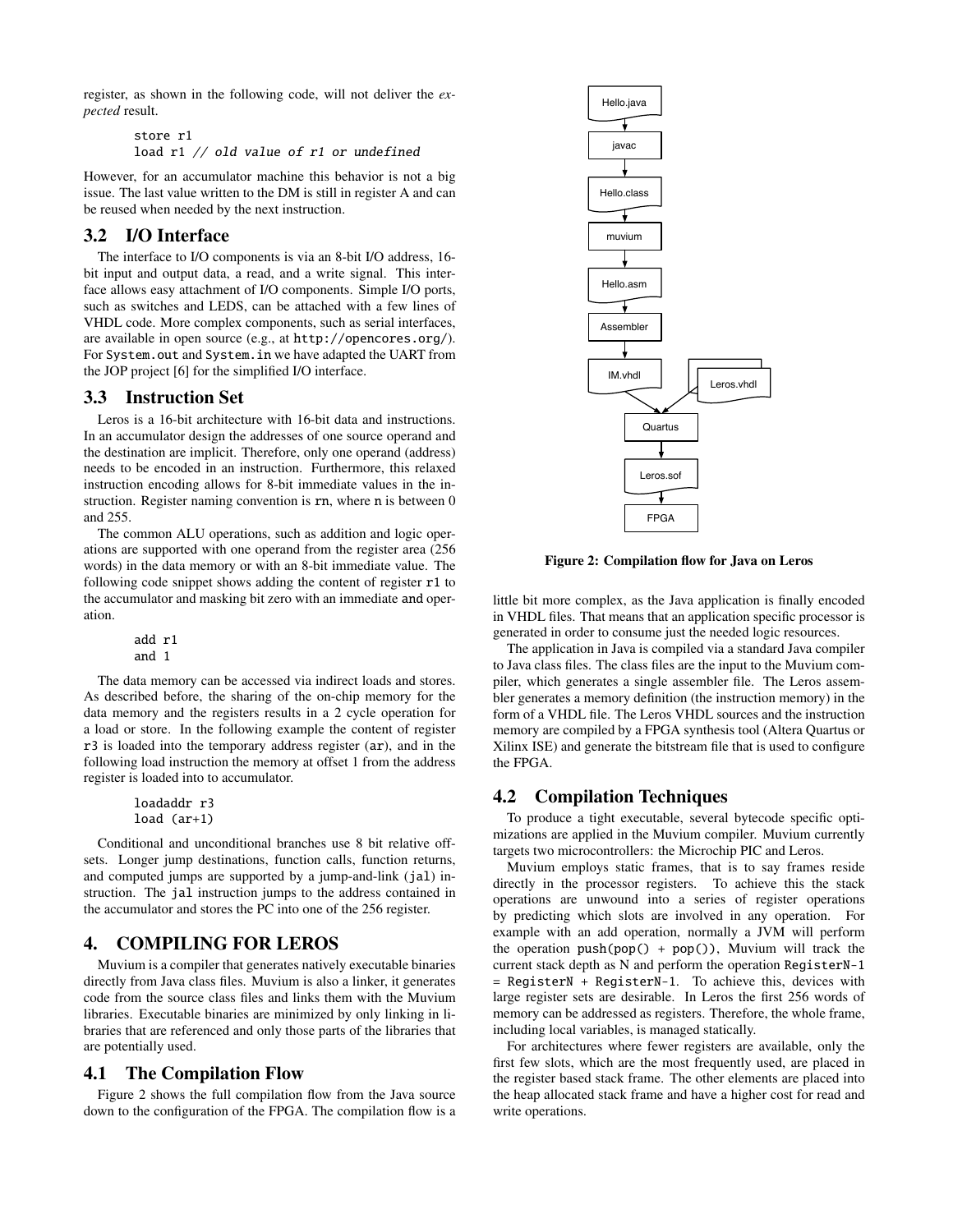The static frame mechanism, although very efficient, also implies some strict limitations on the number of local variables and the size of the stack that can be manipulated. As Leros supports 256 words of memory accessible as registers, the maximum stack frame per method is 256 words. We consider this large enough for microcontroller applications.

Further optimization is applied by the construction of virtual bytecodes from patterns detected in the bytecode stream. For example

localVariableA = LocalVariableA + Constant

would produce the pattern

push(Constant), push (LocalVariableA), add, pop and store LocalVariableA.

The compiler tracks the local variables statically in the frame and would detect this pattern to produce

RegisterLocA = RegisterLocA + Constant

which can be 1 or 2 instructions, depending on the constant value and the instruction set. Pattern matching is applied to a database to replace sequences of bytecode with optimized 'virtual' bytecodes. As new patterns are added, pre-post conditions can be applied during testing to verify the equivalence of the virtual bytecode operator. This procedure is similar to peephole optimization.

# 4.3 Garbage Collector

Garbage collection is always a major challenge in embedded systems. Many do not support garbage collection at all. Muvium employs a reference counting mechanism with direct compiler support. The compiler attempts to minimize the number of times the reference counters are incremented and decremented. While it is well understood that reference counting does not solve the problem in general, for example self references and cycles are not handled, the benefit is that the major cost of computing the references during a stop-the-world hierarchical mark-sweep is avoided. When the GC is invoked the destructors of objects with zero reference count are called, this can be recursive or early exit if sufficient memory has been released. A compactor is then called to compact the heap.

The GC is interruptible and can be run in the background although presently it is used when a new fails to allocate sufficient memory or when System.gc() is called directly. Due to the efficiency and the small amount of memory typical of a Muvium system the GC invocation is usually not noticeable at all. Muvium libraries specifically avoid the use of self referencing code to take advantage of the performance of the integrated reference counter. To handle the case of self references a special-case mark-sweep type algorithm is used. In the case when all threads are in the root entry frame and the System.gc() is manually invoked, a *special case* mark sweep is applied to rebuild the reference counts. This works by first resetting all reference counters to zero and then calling the destructors of each of the thread objects which increment rather than decrements reference counts as the destructor normally does. This is then applied recursively to implement a mark-sweep algorithm rebuilding reference counters. Then the normal gc() is called. This is avoided wherever possible as it has the familiar performance problems of a stop-the world mark-sweep.

## 4.4 Java Restrictions

For such a small system, as presented here, there are several restrictions on Java. First, with those tight memory constraints, a full JDK is practically unusable. Muvium contains a small subset of the

#### Table 1: Comparison of Leros with PicoBlaze and SpartanMC

<span id="page-3-0"></span>

| Processor | Logic<br>(LC) | Memory<br>(blocks) | Fmax<br>(MHz) |
|-----------|---------------|--------------------|---------------|
| Leros     | 188           |                    | 115           |
| PicoBlaze | 177           |                    | 117           |
| SpartanMC | 1271          | ٩                  | 50            |

JDK, similar to the CLDC version of J2ME. To support deeply embedded controller applications Muvium offers an additional library to interface I/O components.

Second, integer values are currently represented as 16-bit values. This is a departure from the standard JVM, which is similar to the original Java Card JVM. We plan to implement a compiler switch to decide on the representation of integers as fast 16-bit types or as JVM compliant 32-bit types.

These restrictions might be seen as a large departure from standard Java, and one could argue that C would be a better solution. However, Java, even when restricted, is a safer language than C. Furthermore, the Leros/Muvium combination is intended to build virtual devices that can be attached to a main processor. That main processor can be a Java processor, such as JOP [\[5\]](#page-4-9). In that case Java can be used for the high-level and low-level programming of an embedded system.

# 5. EVALUATION

We evaluated Muvium and Leros with small programs that are typical for tiny microcontrolles and report the resource consumption. We also compare the performance of Muvium for Leros and for a PIC microcontroller.

#### 5.1 Hardware Resources

We have implemented Leros on several different FPGA boards with Altera and Xilinx FPGAs. The VHDL code of Leros is highly portable. The only changes needed for a port are the pin definitions for the board and a device specific PLL component.

Table [1](#page-3-0) shows the resource utilization and maximum clock frequency of Leros and two other small microcontrollers for a Spartan-3E device. Leros is comparable in resource consumption and maximum clock frequency with PicoBlaze. However, Leros implements a 16-bit data path and can execute an instruction in a single cycle, whereas PicoBlaze is an 8-bit processor and needs 2 clock cycles for each instruction. In contrast to Leros, SpartanMC implements a register machine and needs therefore more resources. The lower clock frequency of SpartanMC is due to the use of two phase-shifted clocks for sub-dividing of two pipeline stages into two phases.

For the evaluation with Java we have added a serial port (UART) to Leros, which itself consumes 96 LCs. Leros with a simple "Hello World" program in Java, which prints "Leros" and then echoes characters received via the serial line, consumes 170 bytes of instruction memory. The resulting hardware is 435 logic cells and one memory block for the RAM. Out of the 435 LCs, 104 are consumed by the instruction ROM and 96 by the UART.

## 5.2 Example Application

The example application is based on the vision of executing the Android Midget graphical framework on Leros. The Android Midget graphical framework is a clean-room, light-weight Java implementation of the widget, event based Android programming model, including buttons, menus, text boxes, spinners, images, checkboxes, and custom views. For the evaluation we have im-